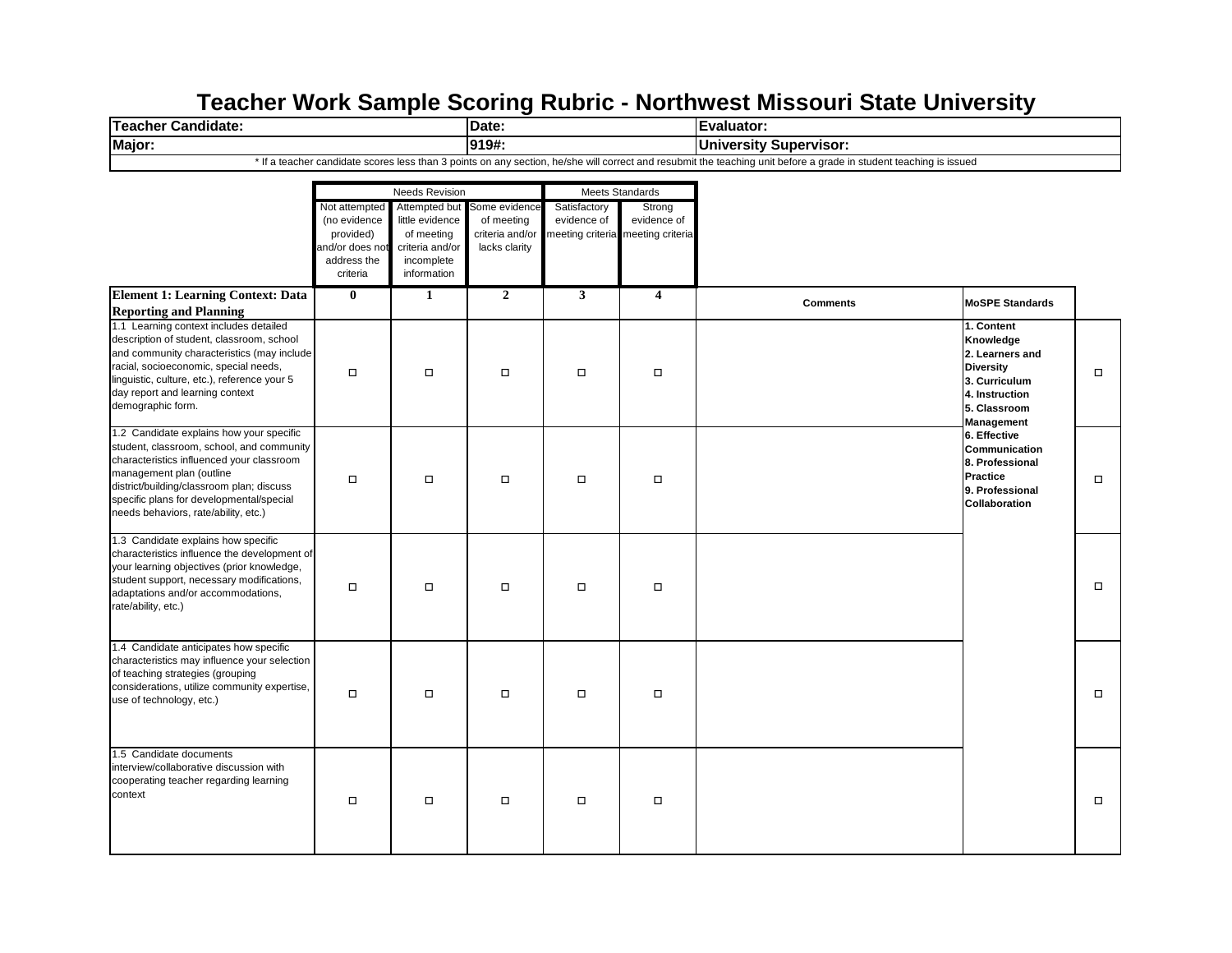|                                                                                                                                                                                                                                                         | <b>Needs Revision</b>                                                                    |                                                                                                |                                                                 | <b>Meets Standards</b>      |                                                            |                 |                                                                                                                                                                                                                                            |        |
|---------------------------------------------------------------------------------------------------------------------------------------------------------------------------------------------------------------------------------------------------------|------------------------------------------------------------------------------------------|------------------------------------------------------------------------------------------------|-----------------------------------------------------------------|-----------------------------|------------------------------------------------------------|-----------------|--------------------------------------------------------------------------------------------------------------------------------------------------------------------------------------------------------------------------------------------|--------|
|                                                                                                                                                                                                                                                         | Not attempted<br>(no evidence<br>provided)<br>and/or does not<br>address the<br>criteria | Attempted but<br>little evidence<br>of meeting<br>criteria and/or<br>incomplete<br>information | Some evidence<br>of meeting<br>criteria and/or<br>lacks clarity | Satisfactory<br>evidence of | Strong<br>evidence of<br>meeting criteria meeting criteria |                 |                                                                                                                                                                                                                                            |        |
| <b>Element 2: Learning Objectives</b>                                                                                                                                                                                                                   | $\bf{0}$                                                                                 | $\mathbf{1}$                                                                                   | $\overline{2}$                                                  | $\overline{\mathbf{3}}$     | $\overline{4}$                                             | <b>Comments</b> | <b>MoSPE Standards</b>                                                                                                                                                                                                                     |        |
| 2.1 Learning objectives are written in a<br>research-based format (such as audience,<br>behavior, condition, degree [ABCD] or<br>specific, measurable, attainable, related,<br>time-bound [SMART]) (organized in table).                                | $\Box$                                                                                   | $\Box$                                                                                         | $\Box$                                                          | $\Box$                      | $\Box$                                                     |                 | 1. Content<br>Knowledge<br>2. Learners and<br><b>Diversity</b><br>3. Curriculum<br>4. Instruction<br>5. Classroom<br>Management<br>6. Effective<br>Communication<br>8. Professional<br><b>Practice</b><br>9. Professional<br>Collaboration | $\Box$ |
| 2.2 Learning objectives are aligned to<br>standards (national or state or district<br>curriculum maps, if appropriate). Are you<br>using a national, state, or local curriculum<br>map? Include the language of the standard<br>(organized in a table). | $\Box$                                                                                   | $\Box$                                                                                         | $\Box$                                                          | $\Box$                      | $\Box$                                                     |                 |                                                                                                                                                                                                                                            | $\Box$ |
| 2.3 Candidate links learning objectives to<br>multiple instructional strategies (appropriate<br>for the objective), appropriate learning<br>theories (organized in table).                                                                              | $\Box$                                                                                   | $\Box$                                                                                         | $\Box$                                                          | $\Box$                      | $\Box$                                                     |                 |                                                                                                                                                                                                                                            | $\Box$ |
| 2.4 Candidate lists possible assessment<br>strategies, both formative and summative,<br>appropriate for each learning objective<br>(organized in table).                                                                                                | $\Box$                                                                                   | $\Box$                                                                                         | $\Box$                                                          | $\Box$                      | $\Box$                                                     |                 |                                                                                                                                                                                                                                            | $\Box$ |
| 2.5 Candidate justifies in detail why and<br>how each possible learning objective is<br>aligned with the indicated insructional<br>strategies and technology (narrative).                                                                               | $\Box$                                                                                   | $\Box$                                                                                         | $\Box$                                                          | $\Box$                      | $\Box$                                                     |                 |                                                                                                                                                                                                                                            | $\Box$ |
| 2.6 Based on pre-test results, candidate<br>explains any needed changes to learning<br>objectives and/or explains why no changes<br>are needed (includes completed student<br>copies of pre-test and revised objectives)<br>(narrative).                | $\Box$                                                                                   | $\Box$                                                                                         | $\Box$                                                          | $\Box$                      | $\Box$                                                     |                 |                                                                                                                                                                                                                                            | $\Box$ |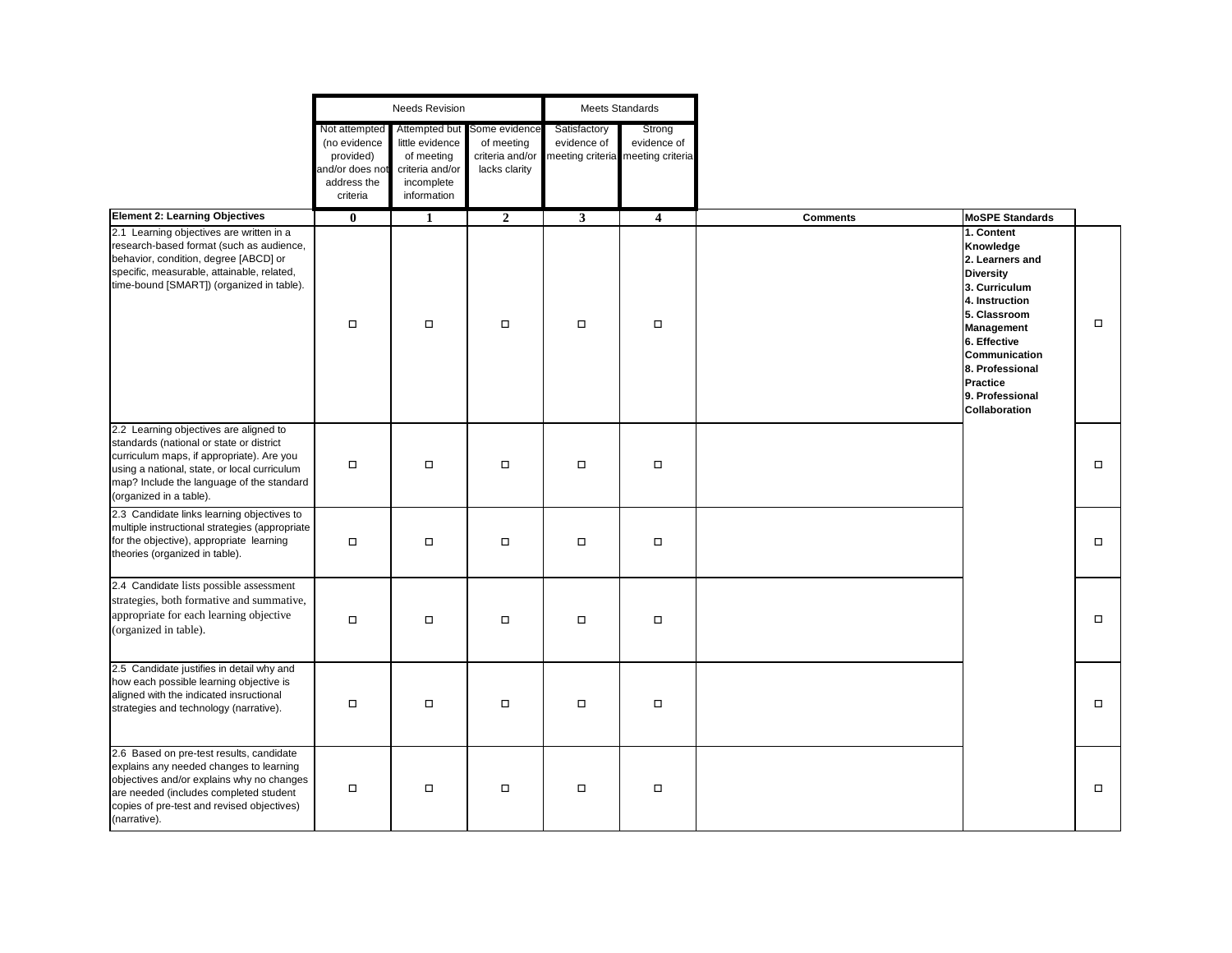|                                                                                                                                                                               | <b>Needs Revision</b>                                                                    |                                                                                                |                                                                 | Meets Standards             |                                                            |                 |                                                                                                              |        |
|-------------------------------------------------------------------------------------------------------------------------------------------------------------------------------|------------------------------------------------------------------------------------------|------------------------------------------------------------------------------------------------|-----------------------------------------------------------------|-----------------------------|------------------------------------------------------------|-----------------|--------------------------------------------------------------------------------------------------------------|--------|
|                                                                                                                                                                               | Not attempted<br>(no evidence<br>provided)<br>and/or does not<br>address the<br>criteria | Attempted but<br>little evidence<br>of meeting<br>criteria and/or<br>incomplete<br>information | Some evidence<br>of meeting<br>criteria and/or<br>lacks clarity | Satisfactory<br>evidence of | Strong<br>evidence of<br>meeting criteria meeting criteria |                 |                                                                                                              |        |
| Element 3: Assessment plan                                                                                                                                                    | $\bf{0}$                                                                                 | 1                                                                                              | $\overline{2}$                                                  | 3 <sup>1</sup>              | $\overline{\mathbf{4}}$                                    | <b>Comments</b> | <b>MoSPE Standards</b>                                                                                       |        |
| 3.1 Candidate identifies all formative and<br>summative learning assessments (column<br>2) used for each learning objective (column<br>1 of the table) included in the unit.  | $\Box$                                                                                   | $\Box$                                                                                         | $\Box$                                                          | $\Box$                      | $\Box$                                                     |                 | 1. Content<br>Knowledge<br>2. Learners and<br><b>Diversity</b><br>3. Curriculum                              | $\Box$ |
| 3.2 Candidate includes multiple<br>assessment strategies appropriate to the<br>context and objectives. (include in column 2<br>table).                                        | $\Box$                                                                                   | $\Box$                                                                                         | $\Box$                                                          | $\Box$                      | $\Box$                                                     |                 | 4. Instruction<br>5. Classroom<br>Management<br>6. Effective<br>Communication<br>8. Professional<br>Practice | $\Box$ |
| 3.3 Candidate explains in detail why each<br>formative and summative assessment was<br>chosen in the rationale column of the table.                                           | $\Box$                                                                                   | $\Box$                                                                                         | $\Box$                                                          | $\Box$                      | $\Box$                                                     |                 | 9. Professional<br><b>Collaboration</b>                                                                      | $\Box$ |
| 3.4 Candidate includes consistent and<br>appropriate accommodations/adaptations<br>for the context and objectives (column 3 of<br>the table).                                 | $\Box$                                                                                   | $\Box$                                                                                         | $\Box$                                                          | $\Box$                      | $\Box$                                                     |                 |                                                                                                              | $\Box$ |
| 3.5 Candidate anticipates/connects learning<br>objectives to instructional strategies to<br>assessments planned for the unit (narrative<br>paragraph: addresses how and why). | $\Box$                                                                                   | $\Box$                                                                                         | $\Box$                                                          | $\Box$                      | $\Box$                                                     |                 |                                                                                                              | $\Box$ |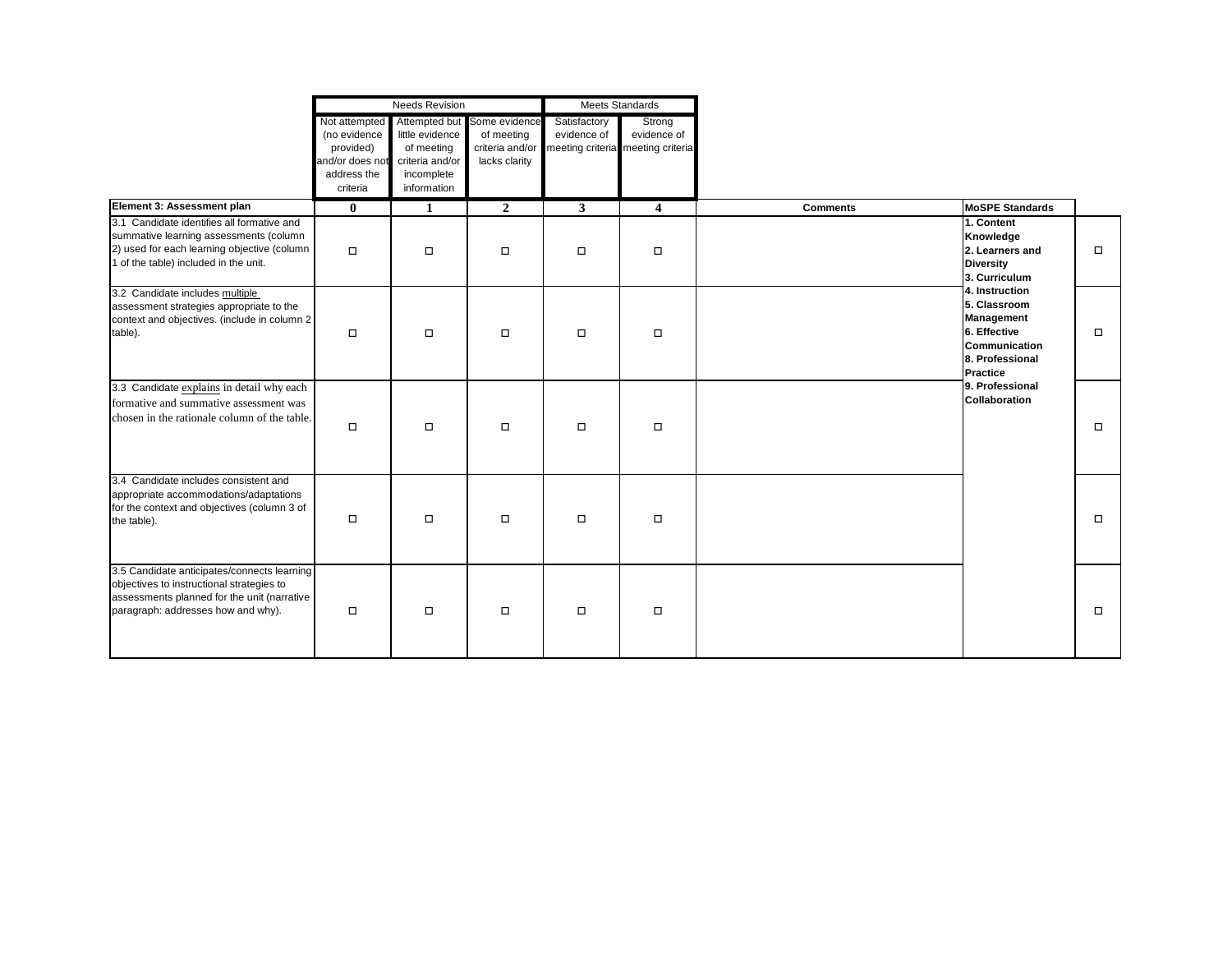|                                                                                                                                                                                                                                  | <b>Needs Revision</b>                                                                    |                                                                                                |                                                                 | <b>Meets Standards</b>      |                                                            |                 |                                                                                                                                                                                                                                                                    |        |
|----------------------------------------------------------------------------------------------------------------------------------------------------------------------------------------------------------------------------------|------------------------------------------------------------------------------------------|------------------------------------------------------------------------------------------------|-----------------------------------------------------------------|-----------------------------|------------------------------------------------------------|-----------------|--------------------------------------------------------------------------------------------------------------------------------------------------------------------------------------------------------------------------------------------------------------------|--------|
|                                                                                                                                                                                                                                  | Not attempted<br>(no evidence<br>provided)<br>and/or does not<br>address the<br>criteria | Attempted but<br>little evidence<br>of meeting<br>criteria and/or<br>incomplete<br>information | Some evidence<br>of meeting<br>criteria and/or<br>lacks clarity | Satisfactory<br>evidence of | Strong<br>evidence of<br>meeting criteria meeting criteria |                 |                                                                                                                                                                                                                                                                    |        |
| <b>Element 4: Instructional Plans</b>                                                                                                                                                                                            | $\bf{0}$                                                                                 | 1                                                                                              | $\boldsymbol{2}$                                                | $\mathbf{3}$                | $\overline{\mathbf{4}}$                                    | <b>Comments</b> | <b>MoSPE Standards</b>                                                                                                                                                                                                                                             |        |
| 4.1 Instructional plans are consistent with a<br>research-based format in parallel format<br>(Hunter, learning cycle, district model, etc.).<br>Indicate if you have made adjustments to<br>objectives following pre-assessment. | $\Box$                                                                                   | $\Box$                                                                                         | $\Box$                                                          | $\Box$                      | $\Box$                                                     |                 | 1. Content<br>Knowledge<br>2. Learners and<br><b>Diversity</b><br>3. Curriculum<br>4. Instruction<br>5. Classroom<br>Management<br>6. Effective<br>Communication<br>7. Assessment<br>8. Professional<br><b>Practice</b><br>9. Professional<br><b>Collaboration</b> | $\Box$ |
| 4.2 Instructional plans demonstrate the<br>candidate's knowledge of the content and<br>academic language of the discipline                                                                                                       | $\Box$                                                                                   | $\Box$                                                                                         | $\Box$                                                          | $\Box$                      | $\Box$                                                     |                 |                                                                                                                                                                                                                                                                    | $\Box$ |
| 4.3 Instructional plans demonstrate the<br>candidate's ability to use multiple (minimum<br>of 3) subject-specific teaching strategies<br>appropriate to the context of the lesson.                                               | $\Box$                                                                                   | $\Box$                                                                                         | $\Box$                                                          | $\Box$                      | $\Box$                                                     |                 |                                                                                                                                                                                                                                                                    | $\Box$ |
| 4.4 Instructional plans include appropriate<br>ways (minimum of 2) of facilitating learner<br>expression in speaking, writing, listening,<br>and communicating through other media.                                              | $\Box$                                                                                   | $\Box$                                                                                         | $\Box$                                                          | $\Box$                      | $\Box$                                                     |                 |                                                                                                                                                                                                                                                                    | □      |
| 4.5 Instructional plans list specific<br>strategies for maintaining student<br>engagement throughout the lesson.                                                                                                                 | $\Box$                                                                                   | $\Box$                                                                                         | $\Box$                                                          | $\Box$                      | $\Box$                                                     |                 |                                                                                                                                                                                                                                                                    | $\Box$ |
| 4.6 Instructional plans indicate candidate's<br>ability to manage time, space, transitions,<br>and activities (pacing, routines, stations,<br>etc.)                                                                              | $\Box$                                                                                   | $\Box$                                                                                         | $\Box$                                                          | $\Box$                      | $\Box$                                                     |                 |                                                                                                                                                                                                                                                                    | $\Box$ |
| 4.7 Candidate includes copies of all<br>instructional materials (handouts,<br>worksheets, powerpoints, assessments,<br>rubrics, answer keys, and samples of<br>student work).                                                    | $\Box$                                                                                   | $\Box$                                                                                         | $\Box$                                                          | $\Box$                      | $\Box$                                                     |                 |                                                                                                                                                                                                                                                                    | $\Box$ |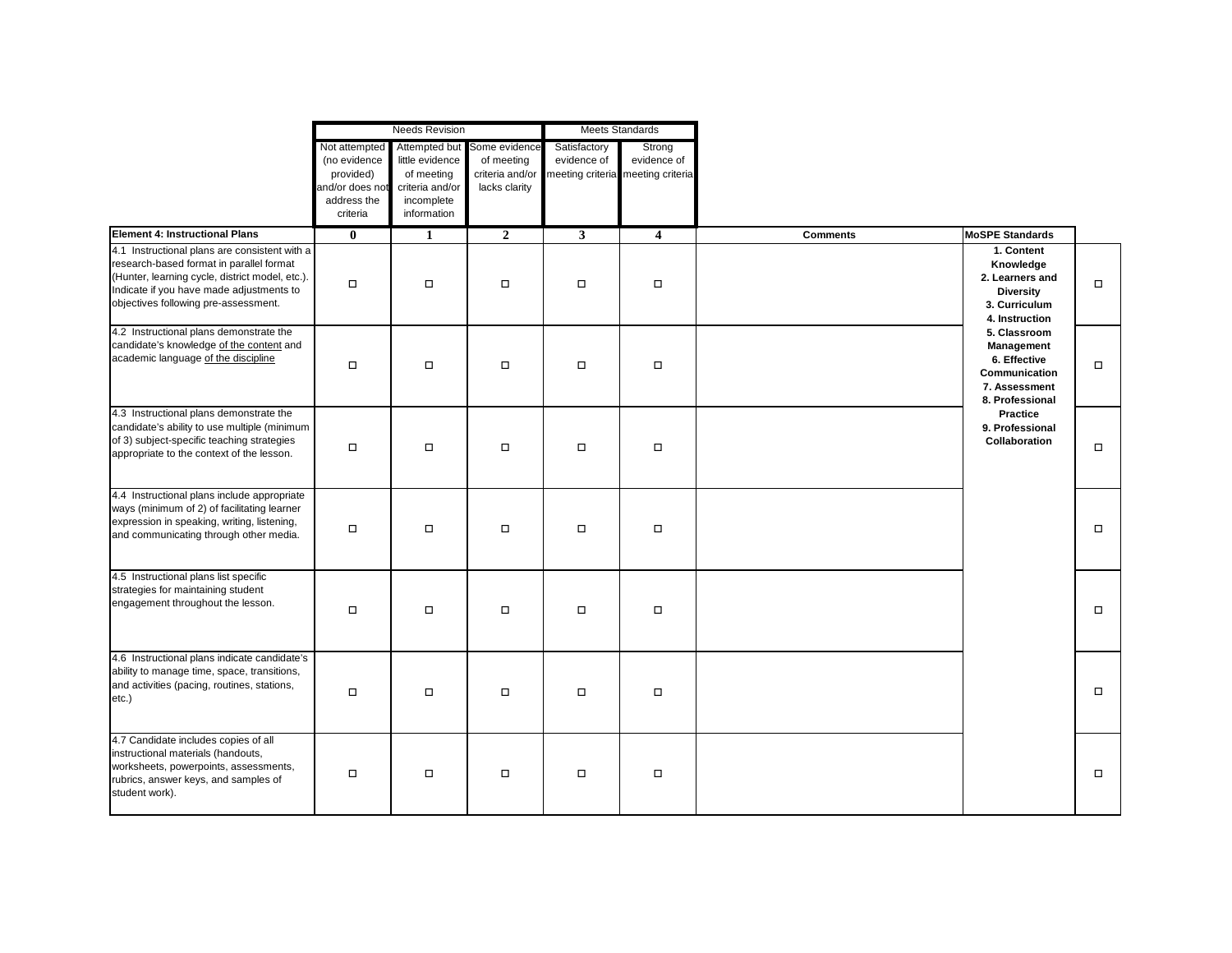|                                                                                                                                                                                                                                                                                                                                                                                                   | <b>Needs Revision</b>                                                                    |                                                                               |                                                                               | <b>Meets Standards</b>      |                                                            |                 |                                                                                                                                                                                                                                                                    |   |
|---------------------------------------------------------------------------------------------------------------------------------------------------------------------------------------------------------------------------------------------------------------------------------------------------------------------------------------------------------------------------------------------------|------------------------------------------------------------------------------------------|-------------------------------------------------------------------------------|-------------------------------------------------------------------------------|-----------------------------|------------------------------------------------------------|-----------------|--------------------------------------------------------------------------------------------------------------------------------------------------------------------------------------------------------------------------------------------------------------------|---|
|                                                                                                                                                                                                                                                                                                                                                                                                   | Not attempted<br>(no evidence<br>provided)<br>and/or does not<br>address the<br>criteria | little evidence<br>of meeting<br>criteria and/or<br>incomplete<br>information | Attempted but Some evidence<br>of meeting<br>criteria and/or<br>lacks clarity | Satisfactory<br>evidence of | Strong<br>evidence of<br>meeting criteria meeting criteria |                 |                                                                                                                                                                                                                                                                    |   |
| Element 5: Instructional Decision-<br><b>Making</b>                                                                                                                                                                                                                                                                                                                                               | $\mathbf{0}$                                                                             | 1                                                                             | $\overline{2}$                                                                | 3                           | $\overline{4}$                                             | <b>Comments</b> | <b>MoSPE Standards</b>                                                                                                                                                                                                                                             |   |
| 5.1 Candidates discusses (post-teaching)<br>2 TWS lessons with the cooperating<br>teacher and documents these discussions<br>(include a lesson reflection sheet from each<br>of your discussions with your cooperating<br>teacher (2 required).                                                                                                                                                   | $\Box$                                                                                   | $\Box$                                                                        | $\Box$                                                                        | $\Box$                      | $\Box$                                                     |                 | 1. Content<br>Knowledge<br>2. Learners and<br><b>Diversity</b><br>3. Curriculum<br>4. Instruction<br>5. Classroom<br>Management<br>6. Effective<br><b>Communication</b><br>7. Assessment<br>8. Professional<br>Practice<br>9. Professional<br><b>Collaboration</b> |   |
| 5.2 Candidate explains two changes made<br>during your student teaching experience<br>due to unforeseen circumstances and<br>reflects upon how these affected student<br>learning (such as technology malfunctions,<br>fire alarms, student illness, unexpected<br>learning outcomes, incorporating current<br>events associated with the lesson, etc.)<br>(May not be related to your TWS unit). | $\Box$                                                                                   | $\Box$                                                                        | $\Box$                                                                        | $\Box$                      | $\Box$                                                     |                 |                                                                                                                                                                                                                                                                    | □ |

|                                                                                                                                                                                         | <b>Needs Revision</b>                                                        |                                                                | <b>Meets Standards</b>                                                        |                             |                                                            |                 |                                                                                                                                                                          |        |
|-----------------------------------------------------------------------------------------------------------------------------------------------------------------------------------------|------------------------------------------------------------------------------|----------------------------------------------------------------|-------------------------------------------------------------------------------|-----------------------------|------------------------------------------------------------|-----------------|--------------------------------------------------------------------------------------------------------------------------------------------------------------------------|--------|
|                                                                                                                                                                                         | Not attempted<br>(no evidence<br>provided)<br>and/or does not<br>address the | little evidence<br>of meeting<br>criteria and/or<br>incomplete | Attempted but Some evidence<br>of meeting<br>criteria and/or<br>lacks clarity | Satisfactory<br>evidence of | Strong<br>evidence of<br>meeting criteria meeting criteria |                 |                                                                                                                                                                          |        |
| Element 6: Analysis of Student Learning                                                                                                                                                 | $\bf{0}$                                                                     | 1                                                              | $\overline{2}$                                                                | 3                           | $\boldsymbol{4}$                                           | <b>Comments</b> | <b>MoSPE Standards</b>                                                                                                                                                   |        |
| 6.1 Candidate presents quantitative data<br>with graphic representation or data table of<br>whole class achievement on at least two<br>objectives                                       | $\Box$                                                                       | $\Box$                                                         | $\Box$                                                                        | □                           | $\Box$                                                     |                 | 1. Content<br>Knowledge<br>2. Learners and<br><b>Diversity</b><br>3. Curriculum                                                                                          | $\Box$ |
| 6.2 Candidate presents quantitative data<br>with graphic representation or data table of<br>selected subgroup achievement on at least<br>two objectives                                 | $\Box$                                                                       | $\Box$                                                         | $\Box$                                                                        | $\Box$                      | □                                                          |                 | 4. Instruction<br>5. Classroom<br>Management<br>6. Effective<br>Communication<br>7. Assessment<br>8. Professional<br><b>Practice</b><br>9. Professional<br>Collaboration | $\Box$ |
| 6.3 Candidate analyzes the data to explain<br>what the graphs illustrate regarding student<br>learning for the whole class (Were the<br>objectives met? Why or why not?)<br>(Narrative) | о                                                                            | $\Box$                                                         | $\Box$                                                                        | □                           | $\Box$                                                     |                 |                                                                                                                                                                          |        |
| 6.4 Candidate analyzes the data to explain<br>what the graphs illustrate regarding student<br>learning for the subgroups (Were the<br>objectives met? Why or why not?)<br>(Narrative)   | о                                                                            | $\Box$                                                         | $\Box$                                                                        | $\Box$                      | □                                                          |                 |                                                                                                                                                                          | $\Box$ |